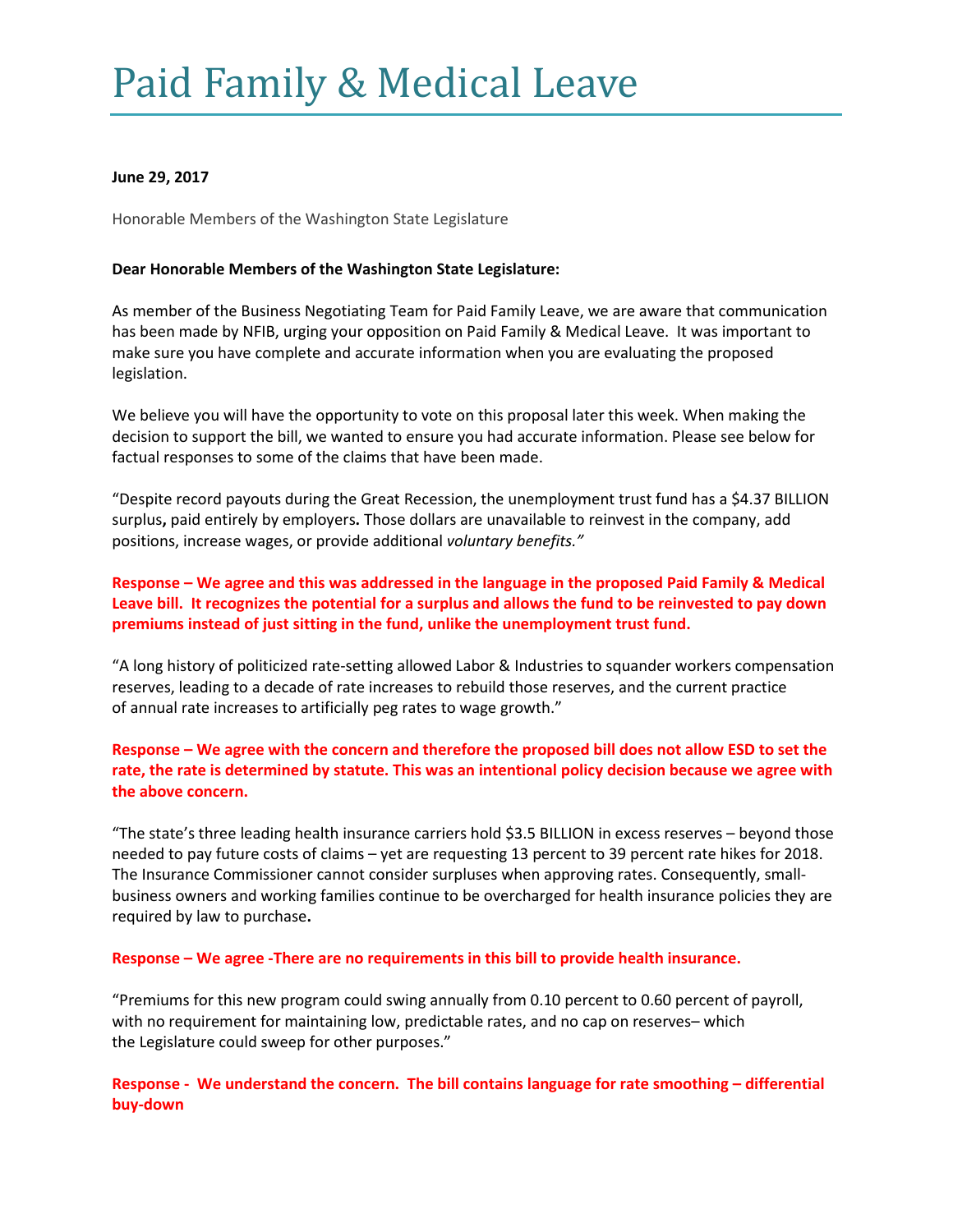## Paid Family & Medical Leave

**The Paid Family Leave premium rate is calculated annually and is a fund balance ratio calculation between the total covered wages of those participating in the program and the balance in the Paid Family Leave Fund. The premium rate is anywhere from 0.10%-0.60%. If the fund balance ratio is higher than is needed to maintain the fund, the premium rate automatically moves down and the employers/employees will pay less in premiums to allow the fund to decrease in size. We project the fund balance, once the program is fully implemented, to hover around \$500 million per year.**

"This program would allow 12 to 18 weeks leave with inadequate limitations on reasons for taking leave – even high pollen count and morning sickness would be permitted reasons for long-term absences [Sec. 2(20)(h)]

### **Response – This is current federal law under FMLA. Further, Employees must have their serious medical condition certified by a doctor. The bill only allows leave to be taken under the current definitions of disability under the federal Family Medical Leave Act.**

It appears workers taking paid leave could still work on the side in "secondary employment," despite being unable to report for work with their primary employer [Sec. 5(1)(h)].

### **Response – We disagree. This is an incorrect interpretation. The secondary employment refers to family member who you are taking care of can still be employed.**

Employers would be personally liable, even for unintentional accounting or administrative errors, and ESD allowed to lien assets, seize and sell property, and pursue civil litigation to collect premiums proponents claim are minor program costs.

#### **Response – We disagree. These requirements are not in the proposal.**

"It appears larger employers, including those utilizing collective bargaining agreements, could opt-out by establishing an ill-defined "voluntary plan." Requirements for those plans are unclear, as are the benefits they would offer. This threatens to create another uneven playing field where small businesses are trapped in a costly state-run program while bigger businesses operate under a different set of rules, much like the state's workers compensation monopoly."

### **Response – We disagree. This waiver program is available to ALL employers in Washington, of any size. Companies that apply for the waiver program MUST provide the same benefit that a worker would receive under the state program, and at no additional cost to the workers.**

"Small-business owners are besieged with cost increases in this state, most resulting from legislation and initiatives, not market forces."

**Response – We agree, small businesses would be radically affected by a statewide initiative with no local government preemption that puts almost all costs onto employers, regardless of size. This is why the business community worked with leaders in your caucus to find a reasonable solution.**